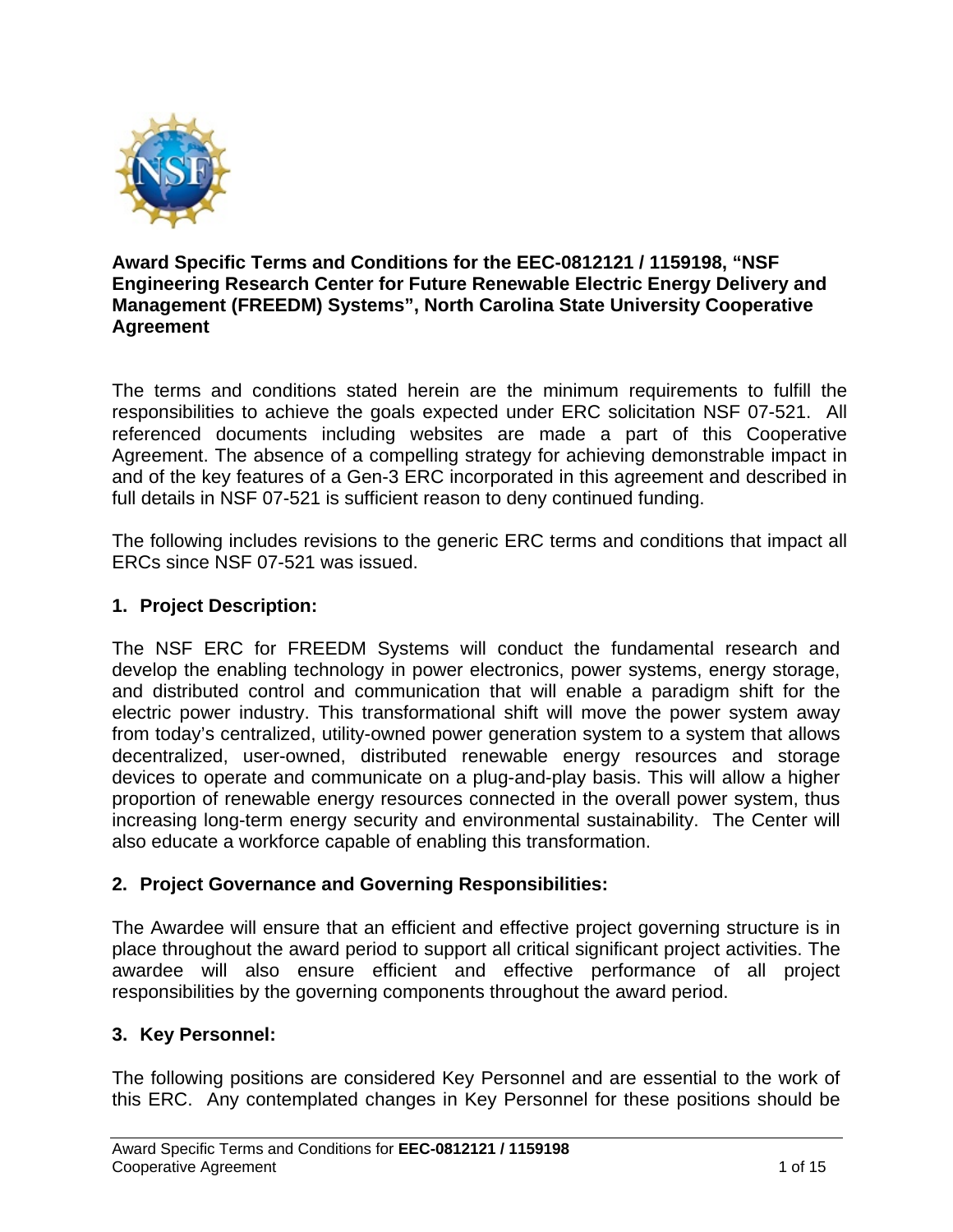discussed with the NSF Program Officer. Written approval from the NSF Program Officer must be secured before any change is implemented. Any anticipated change in the people serving as the Center Director or the Deputy Director to be effective within the next performance year must be disclosed in the ERC's annual report, and a succession plan must be provided in the report.

Center Director – Alex Huang Managing Director – Rogelio Sullivan Administrative Director- Audrey Callahan University Education Program Director- Mesut Baran Pre-College Education Program Director – Lisa Grable Education Program Director – Penny Jeffrey Industrial Collaboration and Innovation Director – Ewan Pritchard Industry Liaison Officer – Seth Crossno

In the case of the departure of the Center Director, the lead university and the affected university, in consultation with NSF, will find a replacement suitable to NSF. Before a change is implemented within the lead university, written approval from the NSF Program Officer must be secured. In the case of the departure of (a) the Center Director from the lead university, or (b) one of the PIs from a core partner university, and NSF does not find the person recommended by the Center to be suitable, the Foundation reserves the right to recommend termination of the ERC or the core partner's affiliation with the ERC.

## **4. Lead and Core Partner Universities:**

The NSF Engineering Research Center for Future Renewable Electric Energy Delivery and Management (FREEDM) Systems is configured as follows: North Carolina State University is the lead university in the ERC, and Arizona State University, Florida State University, Florida A&M University, the Missouri University of Science and Technology are core partner universities. In the case of inadequate performance at the lead university or at any of the core partner universities, the Foundation reserves the right to recommend termination of, respectively, the ERC or the core partners.

# **5. Requirements for the Implementation of the Key Features:**

- a. Strategic Research Planning and the Research Program:
	- (1) Support for the Research Experiences for Undergraduates Program (REU) program, at a minimum of \$42K per year, will be provided using ERC base budget funds. The ERC may seek an REU site award under the REU Program Solicitation to augment these funds. The ERC also may augment base REU Program support through a combination of REU supplemental awards to individual ERC faculty as long as those students have an interdisciplinary ERC experience with exposure to industry.
	- (2) U.S. Student Involvement at Foreign University Partners: If there is a large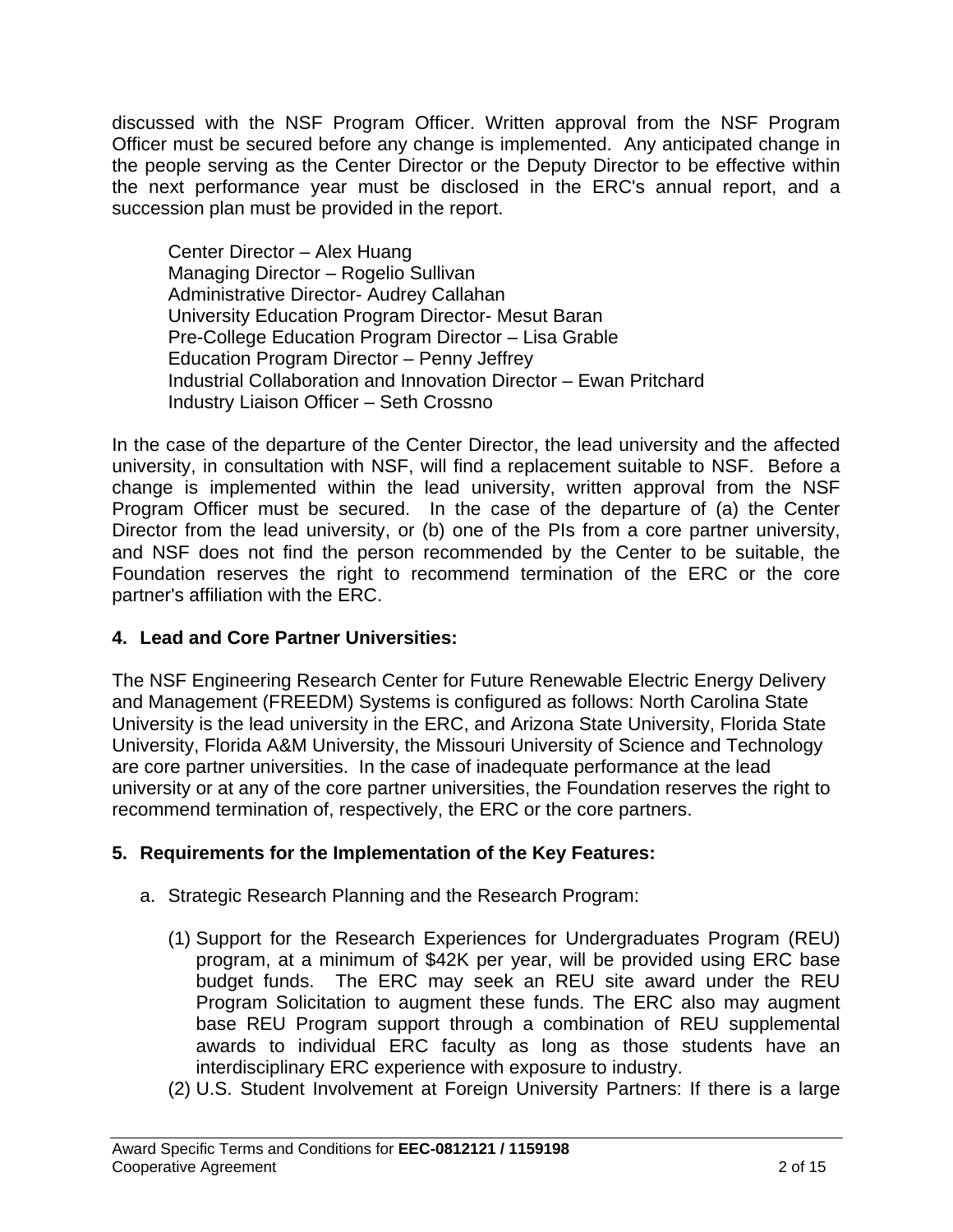number of U.S. ERC students who work in the foreign partner university(ies)' laboratories resulting in a large accrual of materials costs, the ERC may provide a subaward to that foreign partner to cover those costs.

b. University Education:

The ERC's university education program will function with a governing hypothesis of how to develop creative, innovative, and globally competitive engineers, will implement a set of activities and experiences designed to impart those characteristics to students, and will assess the impact of the program in achieving the desired characteristics in the impacted students.

c. Pre-college Education Program:

Support for the RET Program, at a minimum of \$42K per year, will be provided using ERC base budget funds. The ERC may seek an RET site award under the Program Solicitation to augment these funds. The ERC also may augment base RET Program support through a combination of RET supplemental awards to individual ERC faculty as long as those teachers work in ERC laboratories and have an interdisciplinary ERC experience. A short-term workshop designed only to inform pre-college teachers about engineering concepts may also be carried out but not in lieu of the required RET program.

- d. ERC Innovation Ecosystem:
	- (1) The ERC's industrial/practitioner partnership program will be governed by an ERC-wide membership agreement, including a uniform IP policy for ERCgenerated IP at the lead and each of the ERC's partner universities. The membership agreement defines the scope and function of the ERC's partnership with industry/practitioner organizations, the types of membership such as full, affiliate, contributing, etc., the respective membership fees, and the ERC's Intellectual Property (IP) policy. The ERC will develop an IP policy that facilitates the roles of industrial partners in Gen-3 ERCs and be flexible in recognizing IP jointly developed by faculty in different universities or that developed by joint industry and university research.
	- (2) Foreign firms may be members of the ERC as long as they participate in accordance with the same membership agreement as U.S. firms do. Domestic and foreign member firms/practitioner organizations will contribute financially to the ERC and will have an option to acquire a royalty-bearing license to make, use and sell products or processes for commercial purposes.
	- (3) The ERC will function with an Industrial Advisory Board (IAB) involving all of its Full and Associate Industry/practitioner members. The IAB will meet at least twice a year, carry out an annual analysis of the ERC's strengths, weaknesses, opportunities, and threats to survival (a SWOT analysis), and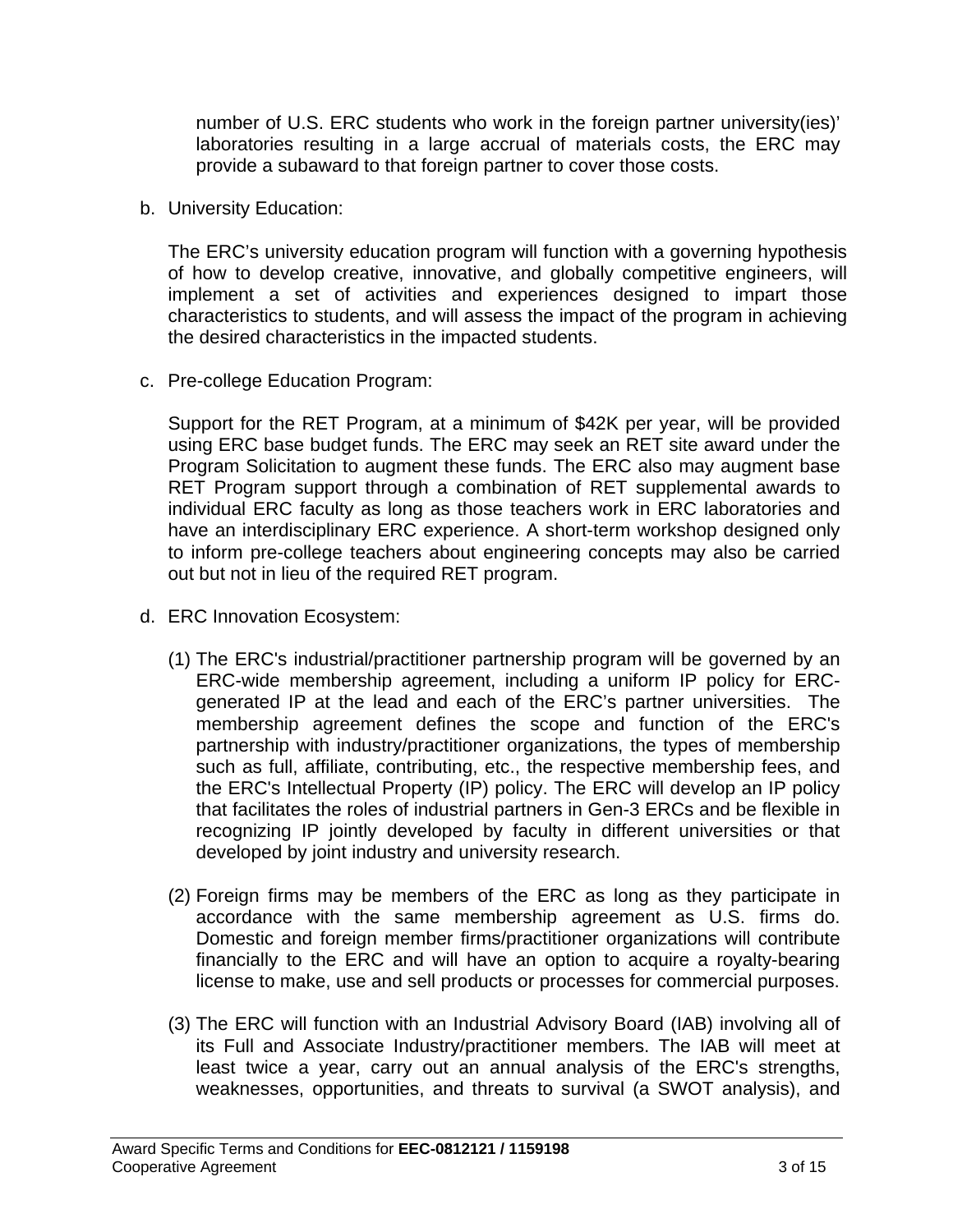participate in the annual NSF review of the ERC's performance and plans. During the meeting with the NSF site visit team, the Chair of the IAB will present the IAB's SWOT analysis to the review team and discuss the findings. The SWOT will be updated annually and progress of the ERC in addressing the SWOT will be discussed with the NSF site visit team as well. The Chair and the IAB members also will discuss the annual SWOT analysis with the ERC Director and the ERC Leadership team to determine appropriate future strategies to deal with the weaknesses and threats.

- (4) Industrial consortia may join the ERC, but benefits of membership do not accrue to firms that are consortia members, unless they are also paying membership fees to the ERC as members separate from the consortia.
- (5) Throughout the course of the ERC's funding by NSF, the Center shall continue to develop and refine its technology transfer and innovation strategy and its Intellectual Property policy, the latter in accordance with NSF's Intellectual Property guidelines (NSF Award and Administration Guide, Chapter VI.D., "Intellectual Property") and the Awardee's policies.
- (6) Industrial membership fees are treated as Program Income, and must be allocated for use for Center purposes. Industrial membership fees that are not expended in the year in which they are received must be placed in a Center account and reported to NSF and industry as 'unexpended funds' that are held in reserve for future use. Progress reports on the expenditure of these funds should be included in the Center's annual report and reported to IAB during the IAB meetings. Industrial members may provide additional support for activities such as sponsored research projects, equipment donations, intellectual property donations, or educational grants.
- (7) Costs for organizing meetings with industry members will be borne by the ERC or the participants through a registration fee, as deemed appropriate. Costs for attending these meetings by industry members will be borne by their organizations.
- (8) All ERCs will have member firms engaged in translational research through sponsored projects, and small firms carrying out translational research supported by funds from the ERC Program's Translational Research Fund or other non-ERC, non-member, non-university sources for ERC-generated Intellectual Property (IP) that member firms do not license.
- (9) In addition, the ERC will develop and nurture the innovation ecosystem for the purposes of accelerating the translation of knowledge into innovation, by:
	- (i) Stimulating member firms to support sponsored projects for the purposes of translating center-generated IP to commercialization,
	- (ii) Forming collaborations with small firms for the purpose of translating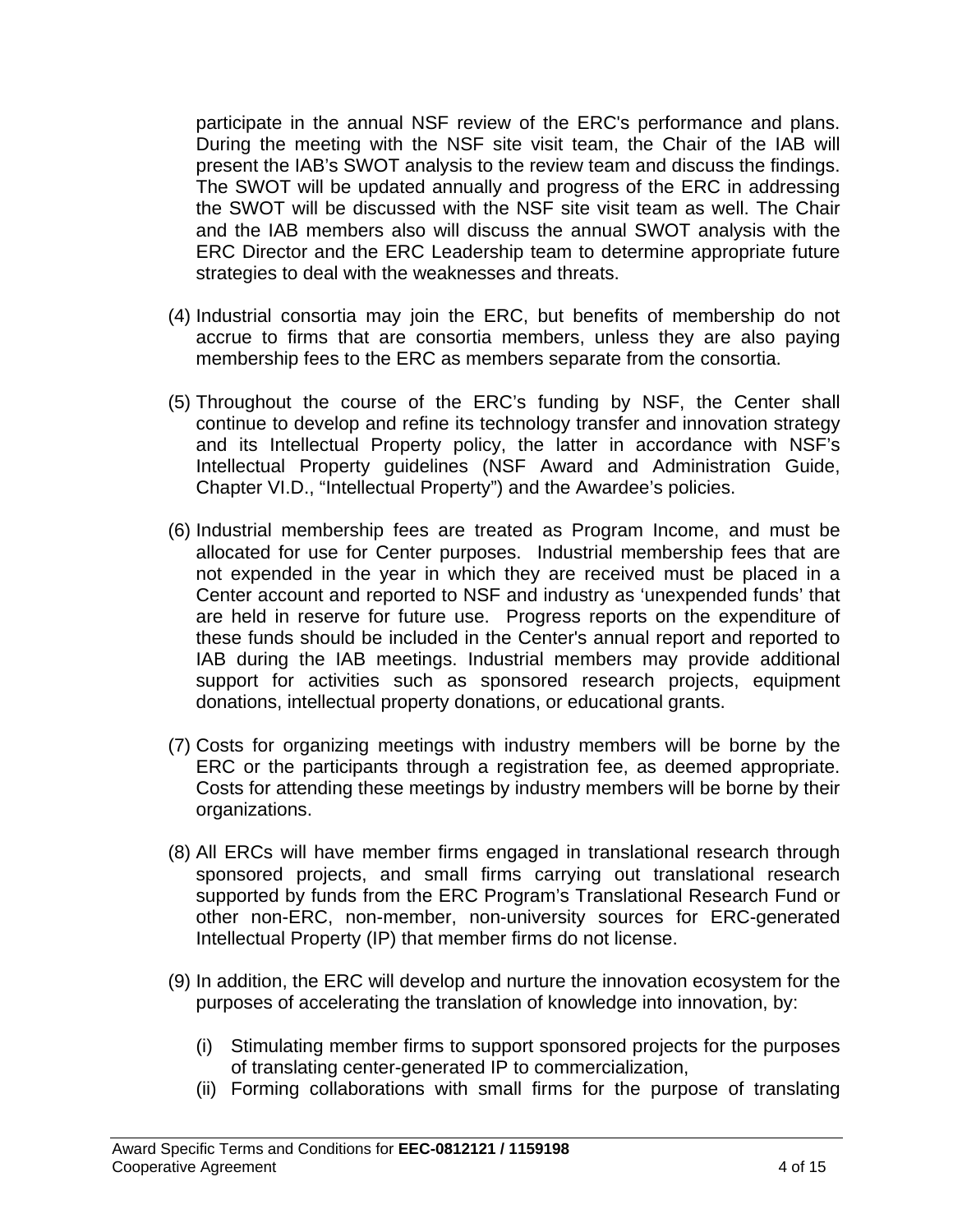ERC-generated IP to the marketplace, if member firms do not license the IP - (This should be done via licensing IP, knowledge transfer to the firm, and/or securing translational research funds to accelerate commercialization of the technology by the small business in partnership with the ERC. Translational research funds could be secured from the ERC Translational Research Fund and/or from funding from other non-ERC/non-member/non-university sources);

- (iii) Building partnerships with federal, state, or local government programs designed to develop entrepreneurs, support start-up firms, and otherwise speed the translation of ERC-generated knowledge and technology into practice and products;
- (iv) Leveraging technology commercialization opportunities offered by the federal Small Business Innovation Research (SBIR)/Small Business Technology Transfer Research (STTR) programs. The ERC will include analyses to determine the most effective methodologies to use to achieve these innovation goals through these types of partnerships.
- (v) In reference to 9(ii) above, ERCs will classify their IP generated from research under the scope of the ERC's strategic plan as Core IP (IP resulting from center-controlled unrestricted funds) and Project IP (IP resulting from restricted funds that flow through the center or flow directly to a PI). For Core IP and Project IP, the member firms/practitioner organizations or the sponsoring firm/ practitioner organization, respectively, will be offered the first option to negotiate a license. If there is no license forthcoming in either case, the IP can be offered to a nonmember small firm and a partnership formed between that firm and ERC faculty to carry out translational research to accelerate product development. Support for a translational research project to accelerate product development can be sought from NSF through the ERC Translational Research Fund; in that case, the small firm would be the submitting organization, with a subaward to the ERC faculty. In addition, in that case, the university must screen the project for ERC faculty, Industrial Liaison Officers (ILO) and/or ERC Executive Management personnel conflicts of interest. When conflicts are disclosed for any of the above three categories of personnel, the university impacted must develop a conflict management plan for each disclosure.
- (vi) In the case of a conflict, there will be a conflict of interest management plan. Progress and impacts of the project would be reported in the ERC's annual report. Because NSF would support such a project as an associated project outside the center's core funds, any additional IP developed from that project would not revert to the university or member firms.
- e. Student Leadership Council. The SLC is responsible for organizing student activities to achieve the ERC's goals for research and education. The SLC will be comprised of undergraduate and graduate students and will have a Chair and a Co-Chair. The Chair will serve as a member of the ERC's Leadership Team. The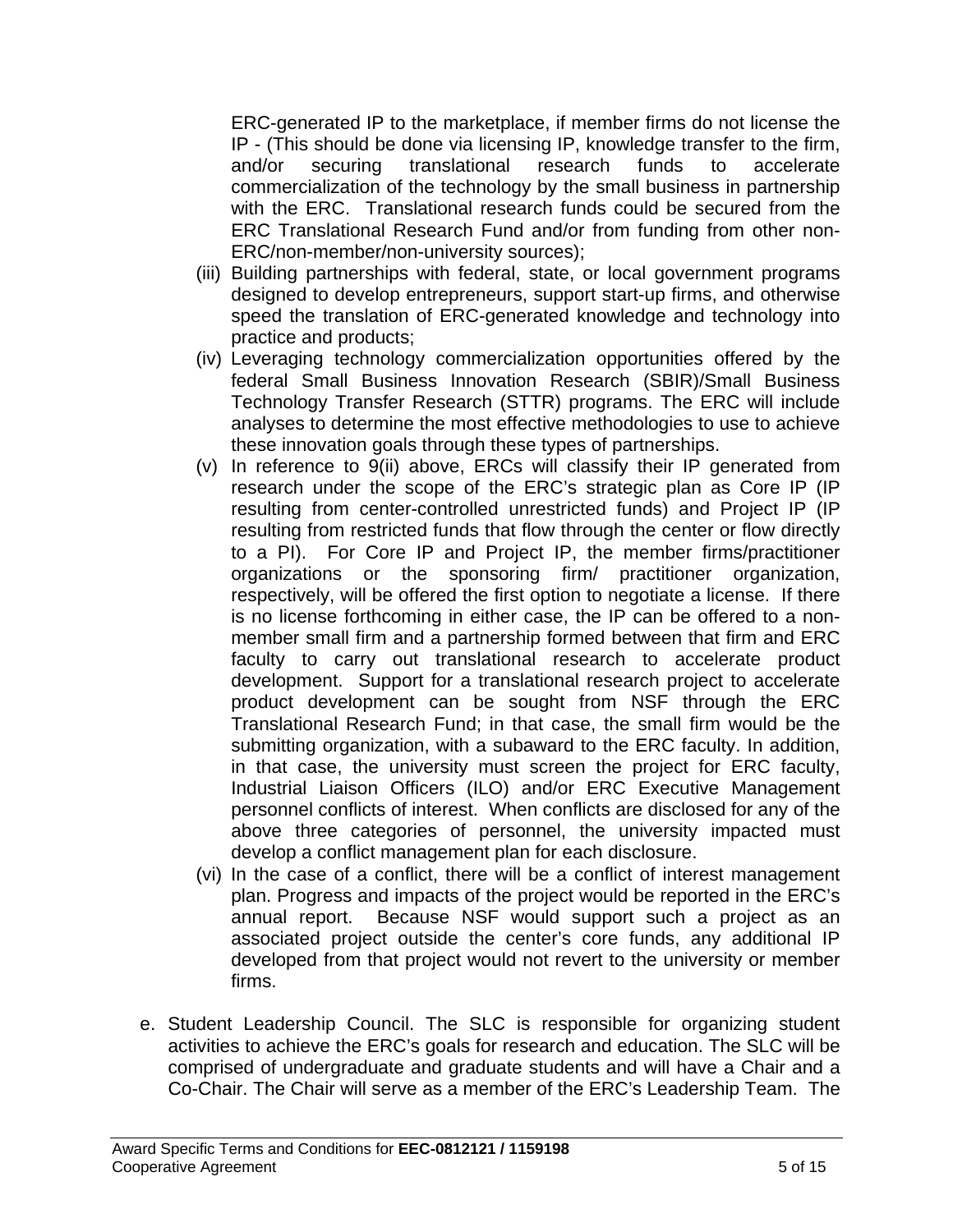SLC also is responsible for carrying out a SWOT analysis of the ERC and communicating the results to the ERC Director, the ERC's leadership team, and the NSF site visit team.

## **6. Programmatic Activity Requirements:**

- a. Joint NSF-Awardee Activities:
	- (1) The ERC will participate in evaluation and other types of studies of the ERC Program initiated by NSF. Such studies include but are not limited to the outcomes and impacts of the ERC Program. The ERC will also participate in workshops organized by NSF to study various issues common to the system of centers. Costs for attending these meetings must be included in the budget submitted to NSF.
- b. Electronic Access: The Awardee shall establish and maintain an electronic access capability via the Internet to transfer the quantitative and qualitative data to an NSF database. The access to this electronic information will be protected and only NSF will have and grant access. The Center will establish a WWW "Home Page" containing some elements with public access to make available any information about the Center's goals, activities, and accomplishments. The Center will develop and use an identifying logo that is consistent with the Awardee's policies and procedures and approved by the Awardee as a graphic identity to be used on brochures, newsletters, on the Center's WWW "Home Page," etc.

## **7. NSF Ongoing Project Oversight:**

The Awardee will ensure full commitment and cooperation among the governing structure components, and all project staff during ongoing NSF project management and oversight activities. The awardee will ensure availability of all key institutional partners during any desk or on-site review as well as timely access to all project documentation. As a minimum requirement, the Center Director will meet annually at NSF with the NSF ERC Program Officer assigned to the ERC for oversight to discuss progress and other issues. The timing of the visit is to be determined by mutual agreement between the Center Director and ERC Program Officer.

a. Annual Review: NSF will carry out annual site visits to review the progress and plans of the Center. Renewal reviews will be carried out in years three and six. Based on the performance of the ERC, and in consultation with the ERC Director, the NSF Program Officer may determine that an annual site review is not necessary. In that case, the Center Director and a team of key individuals may visit NSF to update the NSF Program Officer and other NSF staff on progress and plans of the Center. For the purpose of the annual review, site visits will be conducted a minimum of six weeks prior to the anniversary date of the award to review performance and to provide advice to the ERC. The level of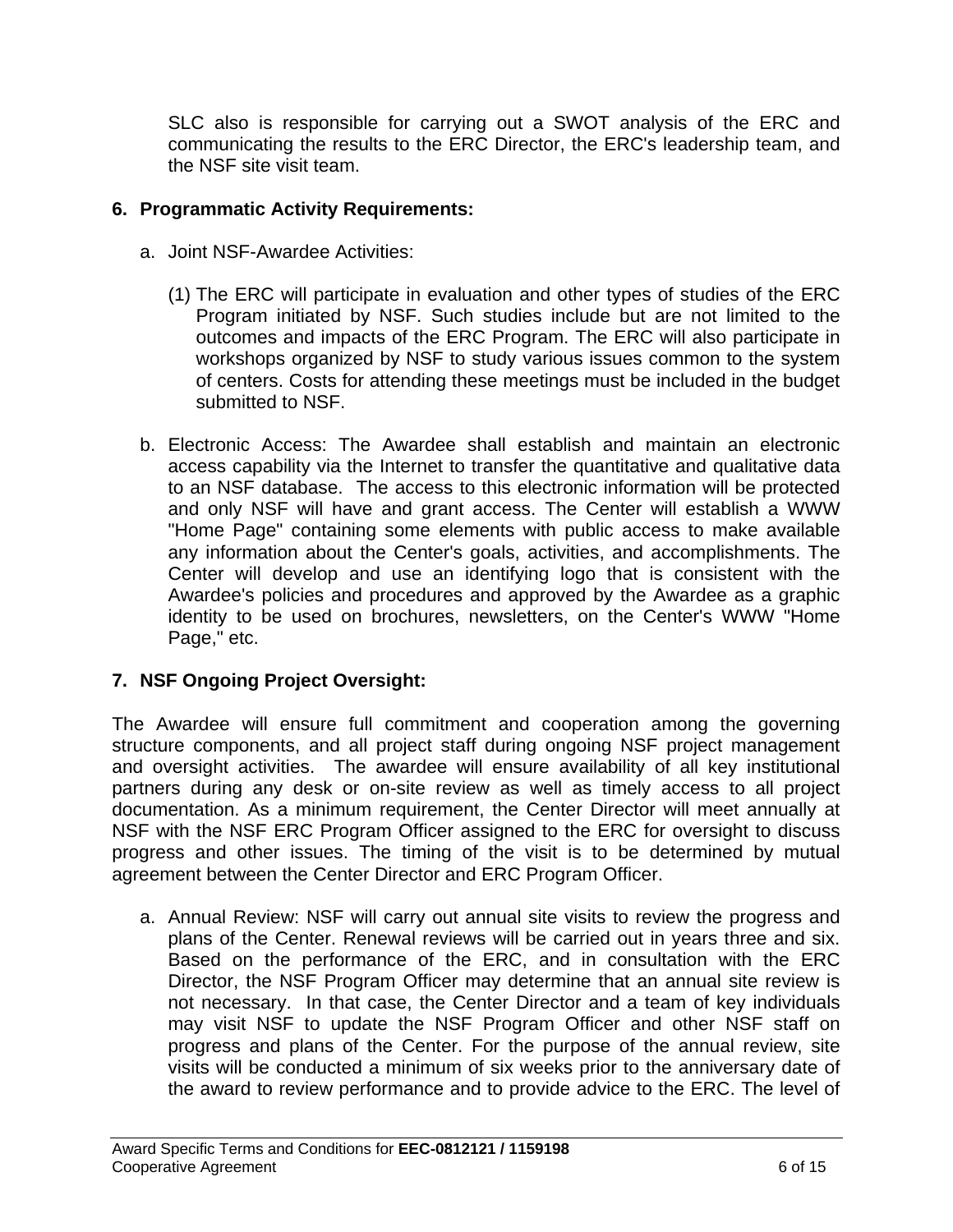continued NSF support will be negotiated with the Awardee annually and will depend upon a review of progress through the annual site review or other means, the performance metrics, the industrial support level, and the Program Officer's assessment of progress, and the availability of funds for the program.

- b. Renewal Proposal Review: If a renewal proposal is submitted during the sixth year of the Center's operation, the ERC will be evaluated in the manner described above to determine whether NSF will continue to support full ERC operations or provide decreased funding to phase out NSF support of the ERC over Years 7 and 8 of the Center's operation. If NSF decides to continue full ERC operations, a new level of funding support will be negotiated for years 7 and 8 and two years will be added to the agreement to extend it through year 10. If the Awardee chooses not to submit a renewal proposal, NSF support to the ERC will be phased down over the two-year period covering Years 7 and 8 of the Center's operation.
- c. NSF will specify the format of the progress report/renewal proposal, the review process, and review criteria approximately six months before the date agreed upon for submission.
- d. Termination of the Cooperative Agreement. NSF's agreement with a Center might be terminated as a result of an annual review indicating insufficient progress in organizing the ERC to achieve its vision, or not addressing one or more key features of the Center. In the case of termination, NSF support to the Center will be phased down over the next one or two years.
- e. NSF may carry out a summative site visit at the end of the 10th year of support to determine the long-term value added by the ERC.
- f. After the end of the Cooperative Agreement with NSF, NSF expects the ERC to continue in a self-sufficient mode, maintaining the ERC culture with support from funds outside the ERC Program. Under no circumstances will the ERC receive ERC Program support to continue its full center operations after the Cooperative Agreement expires, although it may receive ERC Program support through subawards from other ERCs or through special purpose awards designed to capitalize on past ERC Program investments.

## **8. Reporting Requirements:**

Awardee will provide *ad hoc* and regular reports as designated by the NSF cognizant Program Official, with content, format, and submission time line established by the NSF cognizant Program Official. The Awardee will submit all required reports via FastLane using the appropriate reporting category; for any type of report not specifically mentioned in FastLane, the Awardee will use the "Interim Reporting" function to submit reports.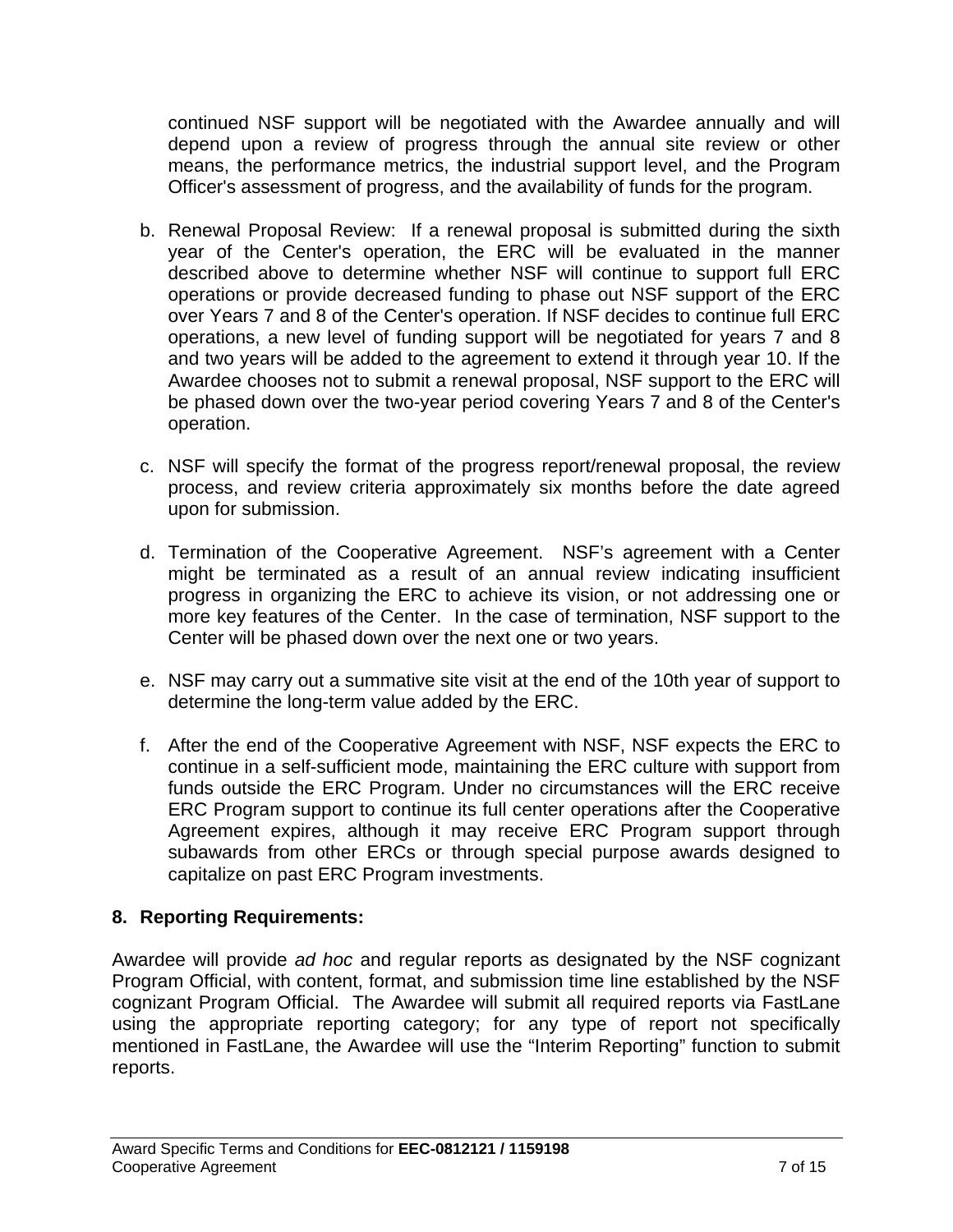#### a. Annual Report:

The Awardee shall submit an Annual Report which will contain specific information including, but not limited to, the following: the progress and plans of the ERC in all areas in achieving its vision with supporting data developed from the data submitted to the ERC Program's data base of indicators of progress and impact, information on revenues and expenditures, and proposed budgets. The annual report should also include plans, quantitative information on performance and the ERC's impact on diversity. The annual report is due at least five weeks prior to the annual site visit and at least 11 weeks prior to the anniversary date of the award. The annual report must be prepared according to the online document "Guidelines for Preparing ERC Annual Reports and Renewal Proposals," which is available at: https://www.erc-reports.org

b. Data Tables:

NSF maintains a database, ERCWeb, to collect and report quantitative and qualitative data for all of the ERCs. Each center is required to enter data into the database annually as instructed the "Guidelines for Preparing ERC Annual Reports and Renewal Proposals" and the "Guidelines for ERCWeb Data Entry." Both documents can be found at the website https://www.erc-reports.org. Many of the data tables required in the Annual Report are produced from the data submitted to the ERC database. The Center will print these tables directly from the database website and use them in their respective Annual Reports. Details, data collection requirements and procedures for entering data are available in the "Guidelines for ERCWeb Data Entry" document.

c. Renewal Proposal.

In lieu of the sixth-year annual report, the Awardee may submit a renewal proposal that contains a cumulative progress report covering the period from the beginning of the fourth year to the date of submission of the renewal proposal, a request for support for years seven through ten, and plans for center activities during that last four-year period of this Cooperative Agreement. The progress report/renewal proposal is due at NSF by a date agreed upon between NSF and the Awardee. If the Awardee chooses not to submit a renewal proposal, NSF support to the Center will be phased down over the two years remaining in the period of support provided by this Cooperative Agreement.

d. Summative Report. If NSF decides to carry out a summative review of the longterm impact of the ERC, a summative preliminary final report covering the period from the beginning of the Center to the anniversary date shall be submitted to NSF at least five weeks prior to the final 10th year summative site visit. More details are available at https://www.erc-reports.org on the "ERC Library" link.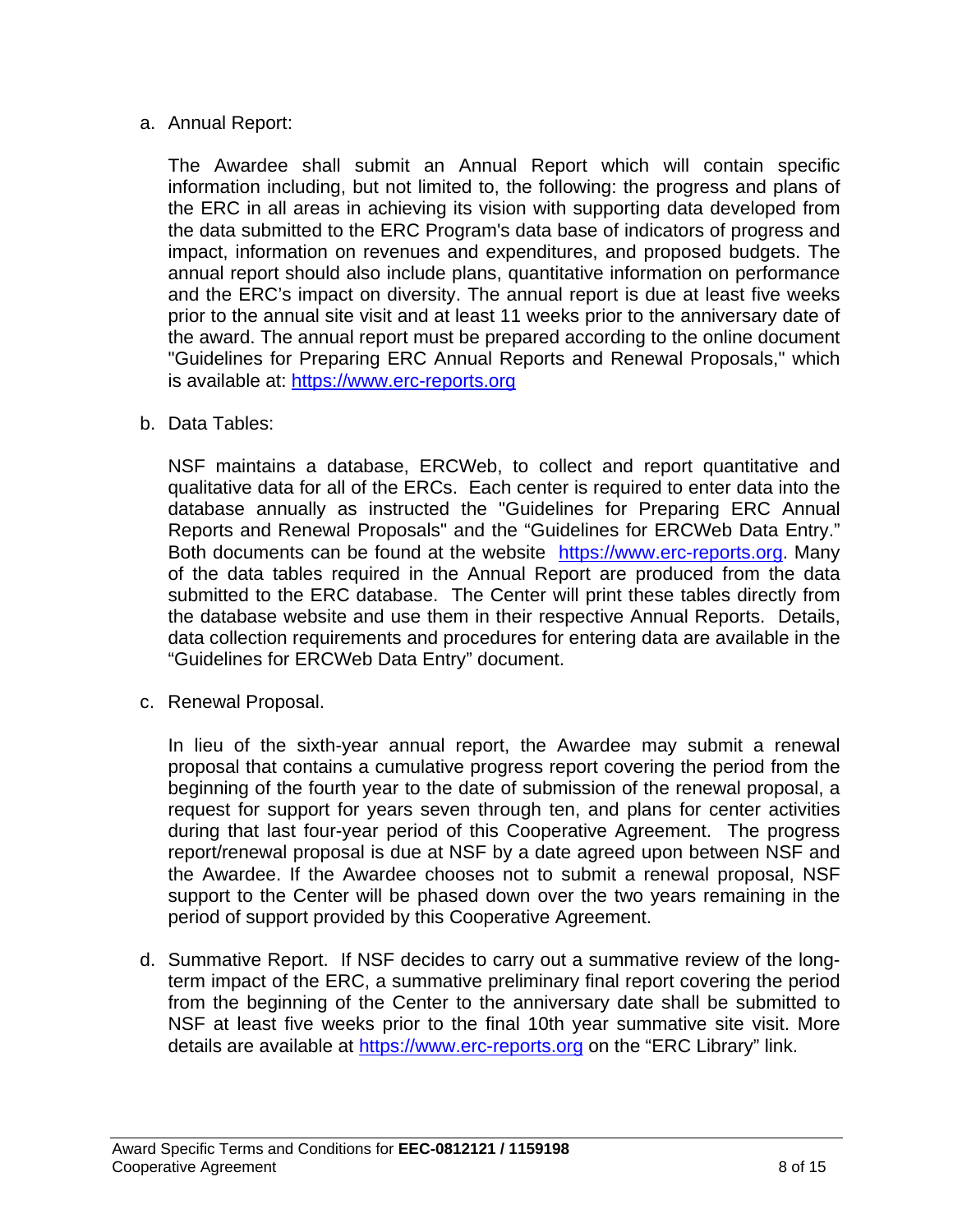e. Final Report: A final report prepared according to guidelines provided by the ERC will be due within 90 days of the expiration date of this Cooperative Agreement. Guidelines for the ERC final report are available on the following site: https://www.erc-reports.org on the "ERC Library" link.

In addition, to assist NSF in evaluating the ERC programs, the PI must also respond to the request for information about project outcomes following the end of the award period. These include the project's impact on workforce needs, awards and other measures of the quality of the project's products, including project technology transfer results not reported in prior years, but due to the ERC investment of prior years. NSF will provide guidelines for the collection and reporting of data and project information.

## **9. Diversity Strategic Planning:**

The leadership, faculty, and students involved in an ERC shall be diverse in gender, race, ethnicity and persons with disabilities at levels that are benchmarked against the academic engineering-wide national averages. The faculty and staff of the ERC and the administrations of lead and partner universities receiving NSF funding shall devote the time and effort required to ensure that the diversity of the Centers' leadership teams, faculty, and students at all levels serves as a model for diversity within each institution and for the nation as a whole. The ERC will prepare and execute diversity strategic plans in collaboration with the home departments of the ERC-affiliated faculty. These plans shall articulate the ERC's diversity goals and intended actions but need not specify quantitative targets. The ERC also will be multicultural through the involvement of faculty and students from other countries by virtue of their role as faculty or students in the ERC's institutions and, through the involvement of faculty and students from the foreign partner universities. The involvement of foreign faculty and students also is expected to be diverse, representing a broad spectrum of cultures and countries. In fulfilling its obligations under the agreement and in compliance with the requirements of federal law, no university receiving federal funds will employ quotas or set-asides based on race.

Each ERC will:

- a. Demonstrate the existence of a partnership among the affiliated Deans of Engineering, other Deans, and the chairs of departments of the affiliated ERC faculty to increase the diversity of the Center's leadership team, faculty, undergraduate and graduate students, and graduates over the duration of NSF's support.
- b. Include as the lead or one of the domestic partner universities a university that serves large numbers of students predominantly underrepresented in engineering in the U.S. (i.e. women, African Americans, Pacific Islanders, Native Americans, Hispanic Americans, or persons with disabilities). The ERC may also develop non-core partner outreach connections with the same types of institutions.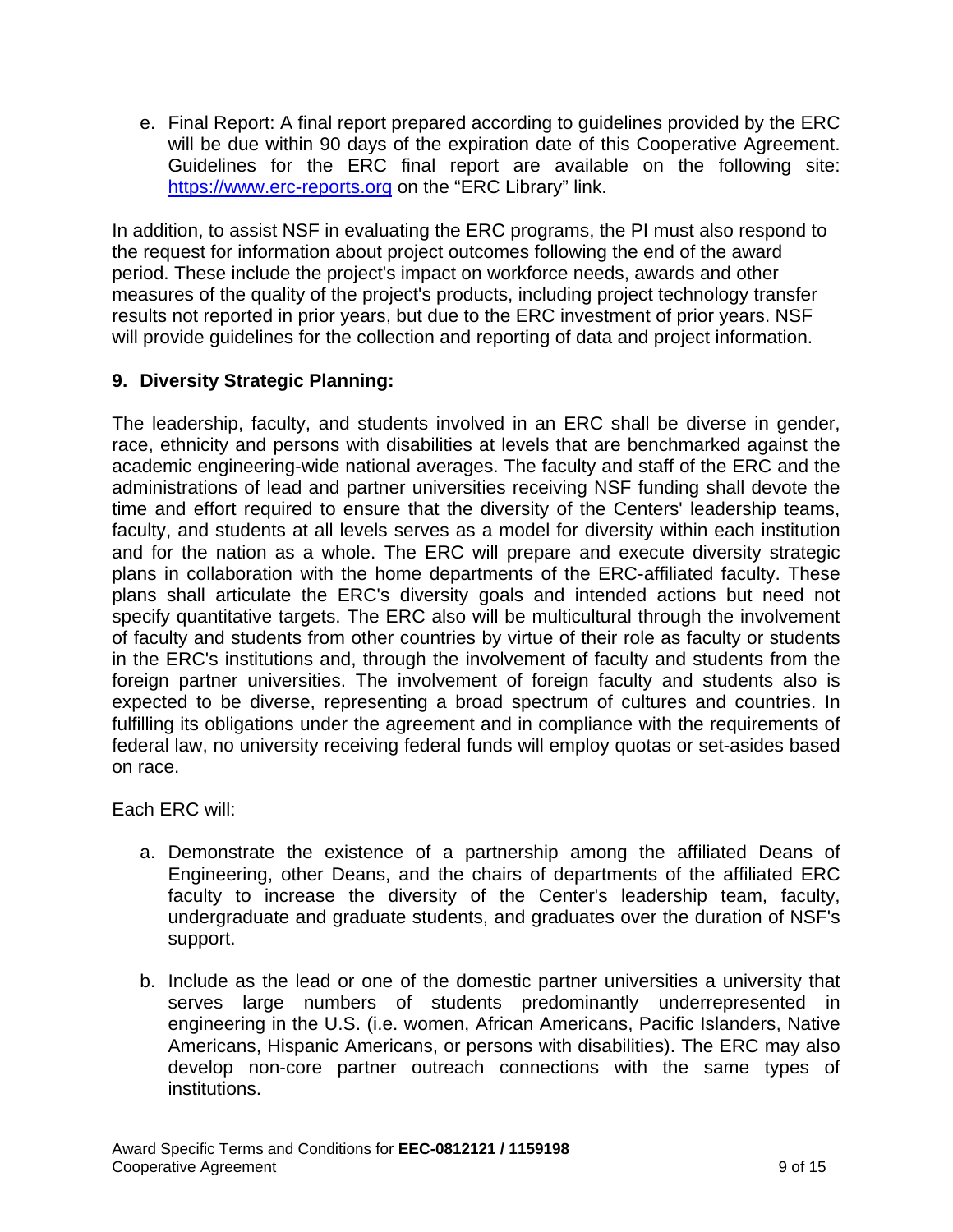- c. Develop and strengthen long-term core or outreach partnerships with predominantly female, African-American, Native-American, and Hispanic-American serving institutions and/or institutions serving large number of these underrepresented students who are majoring in engineering and science programs.
- d. The ERC may also, but is not required to, develop outreach connections with NSF programs focused specifically on increasing diversity of engineering students and faculty through the involvement of women, underrepresented racial minorities, and Hispanic-American students. This may include connections with one of the NSF's Louis Stokes Alliance for Minority Participation (LSAMP), and/or with one or more of the NSF-sponsored awardees focused on diversity such as the NSF Alliances for Graduate Education and the Professoriate (AGEP), Colleges and Universities that serve predominantly Native American Populations, and other ongoing NSF programs serving underrepresented groups.
- e. Focus the Research Experiences for Undergraduates (REU) and Research Experiences for Teachers (RET) programs on increasing diversity.

#### **10. ERC Key Features**

a. Vision of the ERC

The vision for the ERC for Future Renewable Electric Energy Delivery and Management (FREEDM) Systems is an efficient electric power grid integrating highly distributed and scalable alternative generating sources and storage with existing power systems to facilitate a green energy based society, mitigate the growing energy crisis, and reduce the impact of carbon emissions on the environment. The Center is based on the premise that the key to solving the energy crisis is not necessarily the renewable energy itself, but the infrastructure needed to deliver and manage large scale distributed renewable energy resources.

b. ERC's Strategic Goals

The ERC will achieve its vision through strategic planning in research, education, and technology transfer and innovation. It will use the ERC Program's 3-plane strategic planning chart to display its strategic research goals and the integration of its research program. In addition, the ERC will develop a milestone chart depicting the major deliverables through time and their interdependencies.

c. ERC's Research Areas: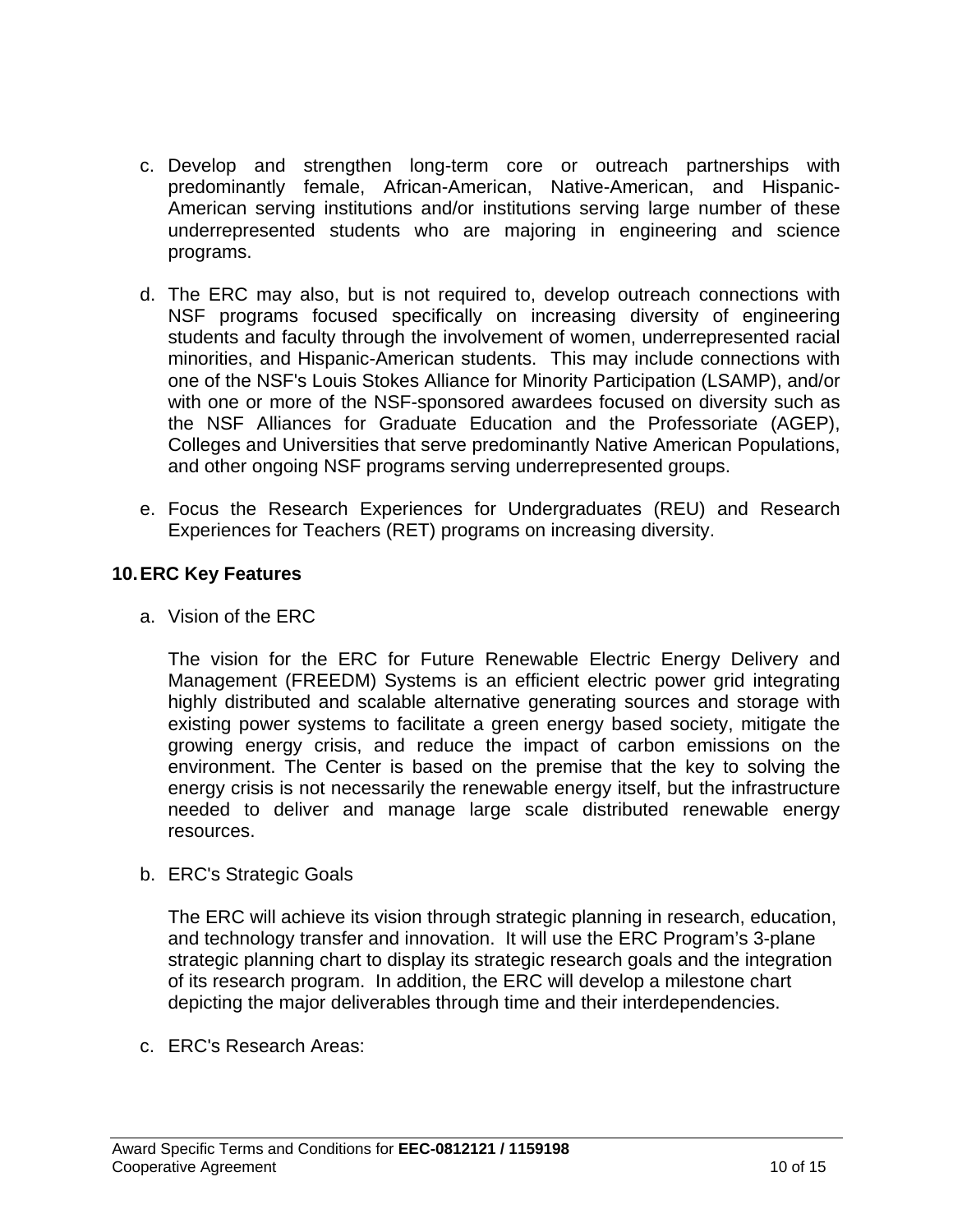The ERC will perform research in the following areas as listed below. The research topics are initially organized into three thrusts that correspond to the three levels of the three-plane chart.

#### Thrust 1 – Fundamental Science Thrust:

 System Theory, Modeling and Control: The research challenge of the System Theory, Modeling and Control sub-thrust is to determine how to best maximize the use of available renewable resources, many of which are intermittent in nature, and energy storage devices that are deployed in a distributed network while ensuring the continuity and quality of service, efficiency, and stability of the entire non-linear system. In addition, this sub-thrust includes research into economic policy issues to optimize the mix of energy sources based on pricing or other signals.

 Advanced Storage: In the Advanced Storage area, the FREEDM team will research advanced battery and ultracapacitor materials to increase energy density and improve lifetime. Accurate and verifiable models of advanced storage devices will be developed and used in the other research areas as necessary.

 Post-Silicon Devices: The ERC will conduct research into silicon-carbide and gallium nitride power semiconductor devices to advance the state of the art to higher voltage, current and switching frequency ratings. These devices will be used in several of the other FREEDM research areas, such as the solid-state transformer and the fault isolation device, to enable the necessary power ratings to achieve the vision.

## Thrust 2 – Enabling Technology Thrust:

 Reliable and Secured Communication: The Reliable and Secured Communication sub-thrust will develop hardware and software needed to implement the necessary power system communications with the appropriate levels of reliability and security.

 Distributed Grid Intelligence: The Distributed Grid Intelligence sub-thrust will perform the necessary research to develop the hardware and software required to implement the power management and fault detection and containment strategies while taking into account market conditions (power demand and availability).

 Solid State Transformer: The Solid State Transformer sub-thrust will use the devices developed in the Post-Silicon Devices sub-thrust of Thrust 1 to build compact, efficient and controllable transformers.

 Faults Isolation Device: The Fault Isolation sub-thrust will use the power semiconductors developed in the Post-Silicon Devices sub-thrust of Thrust 1 to design fast and reliable fault interruption and reclosure devices.

 Distributed Energy Storage Device: The Distributed Energy Storage Device sub-thrust will integrate the results from the advanced battery and ultracapacitor work in Thrust 1 with a bi-directional power conversion system (based on the power semiconductors developed in Thrust 1) and communication interface (based on the Reliable and Secured Communication sub-thrust) to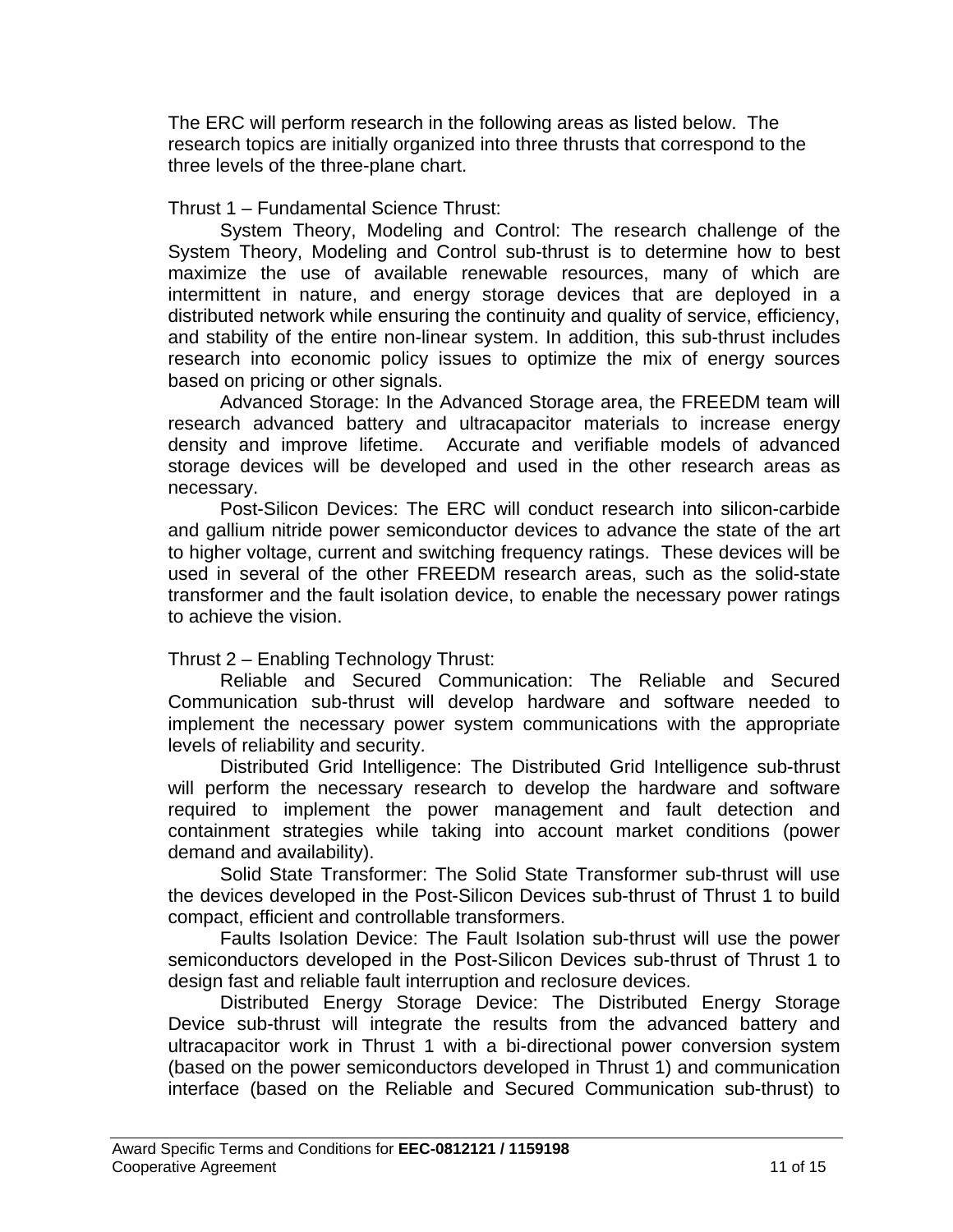develop a plug-and-play energy storage unit that can be used for residential applications with possible later applications to Plug-in Hybrid Electric Vehicles (PHEV).

#### Thrust 3 – System Demonstration Thrust

Green Energy Hub: This Test Bed will support the physical demonstration of the FREEDM vision and will enable the integration of all the hardware and software systems that are required to execute the FREEDM functions. This will be the physical embodiment of the FREEDM system in a realistic 12 kV distribution system.

Large Scale System Simulation: This testbed will use mathematical models and analytical tools to digitally demonstrate the FREEDM system on a scale that cannot easily be replicated in the physical realm. This will provide a valuable tool for exercising the system functions and stressing the system to evaluate its response.

Hardware in the Loop: This test bed will utilize a combination of physical hardware and digital models for FREEDM components to demonstrate and exercise the FREDM functions. This capability can provide real time assessment of distributed grid intelligence functionality and system stability.

## d. ERC's University Education Program:

By creating a pipeline for students and participants at the pre-college and college level to engage in engineering education, research, and industry, the FREEDM Systems Center's education programs will create an environment in which participants have the opportunity to develop increased awareness, interest, knowledge and skills in renewable electric energy delivery and management systems. Through the theme of "each one mentor one", the FREEDM Systems Center will create opportunities for interconnections between industry members, faculty, graduate students, undergraduate students, teachers, and middle and high school students for the desired outcome of competencies and attributes outlined in The Engineer of 2020. The FREEDM ERC's Educational Hypothesis is that these connections may help to develop a diverse group of adaptive, creative, global, and innovative participants who advance fundamental knowledge, enabling technology and engineered systems innovations in renewable electric energy delivery and management systems. The hypothesis is evaluated through assessment of the Center's education programs, e.g. the precollege RET, the REU, the academic year undergraduate research scholars program, curriculum, the Young Scholar Program, the graduate portfolio program, etc. The ERC will assess the impact of all aspects of its education programs using both quantitative and qualitative measures.

The ERC will develop a new concentration in renewable energy systems to be offered to undergraduates at each partner institution. In graduate education, a non-thesis master's degree program will be established in renewable energy systems that will be offered at each partner institution.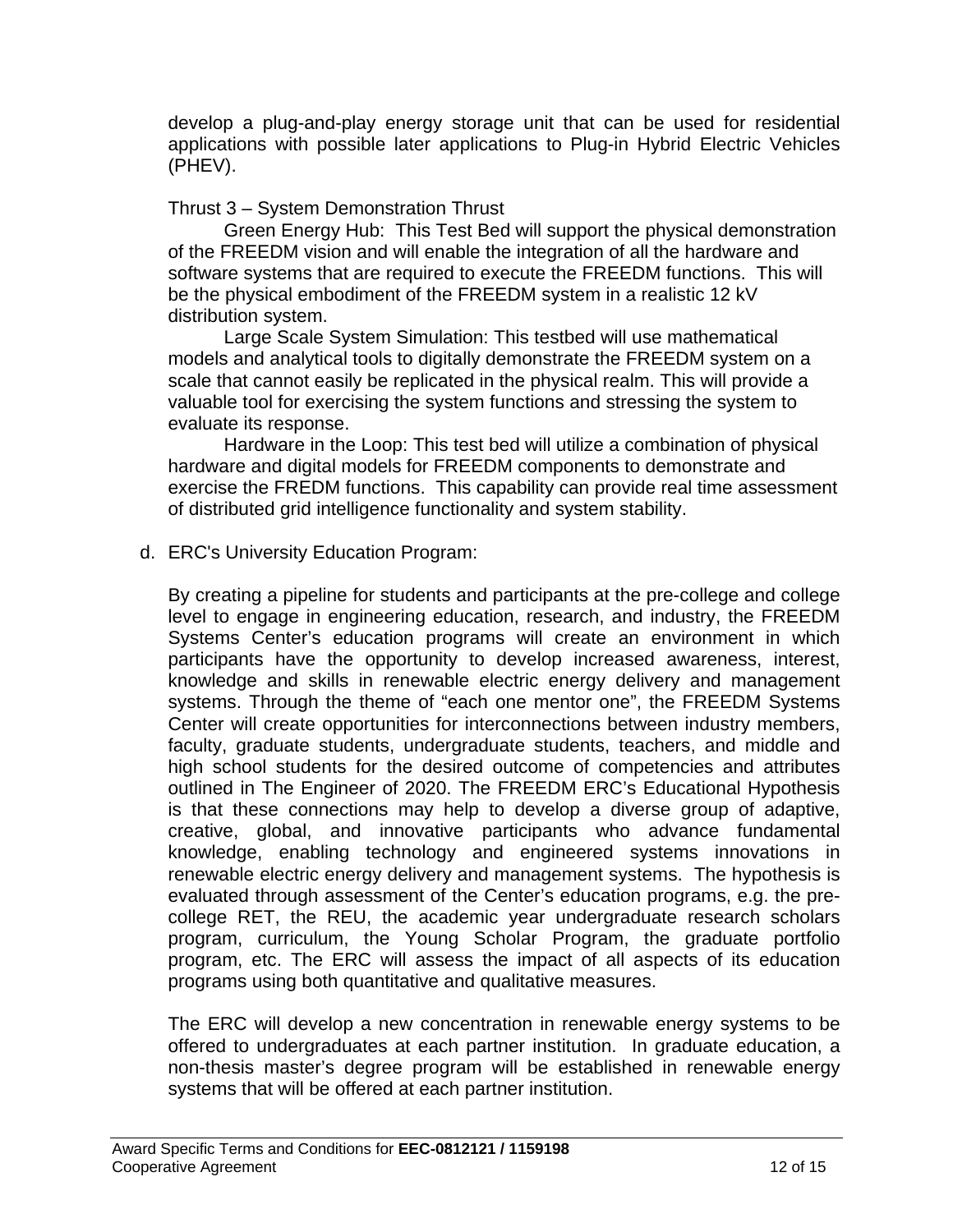The ERC will support approximately 15 summer REU students per year for years 4-8 that includes students from community colleges and schools serving groups traditionally underrepresented in engineering. In addition, the ERC will support approximately 15 academic year REU students (undergraduate researcher scholars) per year for years 4-8.

e. ERC's Pre-college Education Program:

The ERC will partner with approximately 21 middle and high schools in activities that include ERC researcher classroom visits, a Young Scholars program, teacher curriculum development workshops and research experiences, and summer camps in renewable energy targeted for under-represented minority children in grades 6 through 9. The pre-college program will be coordinated for the domestic partner sites by The Science House at NC State, the K-12 STEM outreach center for the College of Physical and Mathematical Sciences.

The ERC will support approximately 40 RET slots over years 4-8. Each RET experience will consist of five weeks participating in ERC research including a hands-on curriculum development workshop. ERC staff will track the lessons and provide supplies for carrying out in the classroom.

The ERC will offer approximately 70 Young Scholars positions over years 4-8 to rising high school juniors and seniors recruited from partner schools. Each student will have a 5-week paid summer research experience that will conclude with a research project to be submitted to the International Science and Engineering Fair or equivalent venue.

The ERC will sponsor a one week summer science camp for middle school children each year at NCSU, FSU/FAMU, and ASU for a total of approximately 140 campers over years 4-8.

The ERC SLC, in conjunction with The Science House, will design and sponsor one of the competitive events involving electrical engineering for middle and high school students at the statewide North Carolina Science Olympiad. The ERC will present two \$500 NCSU scholarships to the two-member winning team of the individual event that is sponsored by the Center.

f. ERC's Innovation Ecosystem

The ERC will develop a membership program that consists of constituents from all major stakeholders such as utility companies, energy storage companies, electrical equipment manufacturers, power electronic device companies, and small business start-ups. In addition to the IAB and SAB, the ERC will convene an Industry Policy Panel annually to discuss the relevant external issues and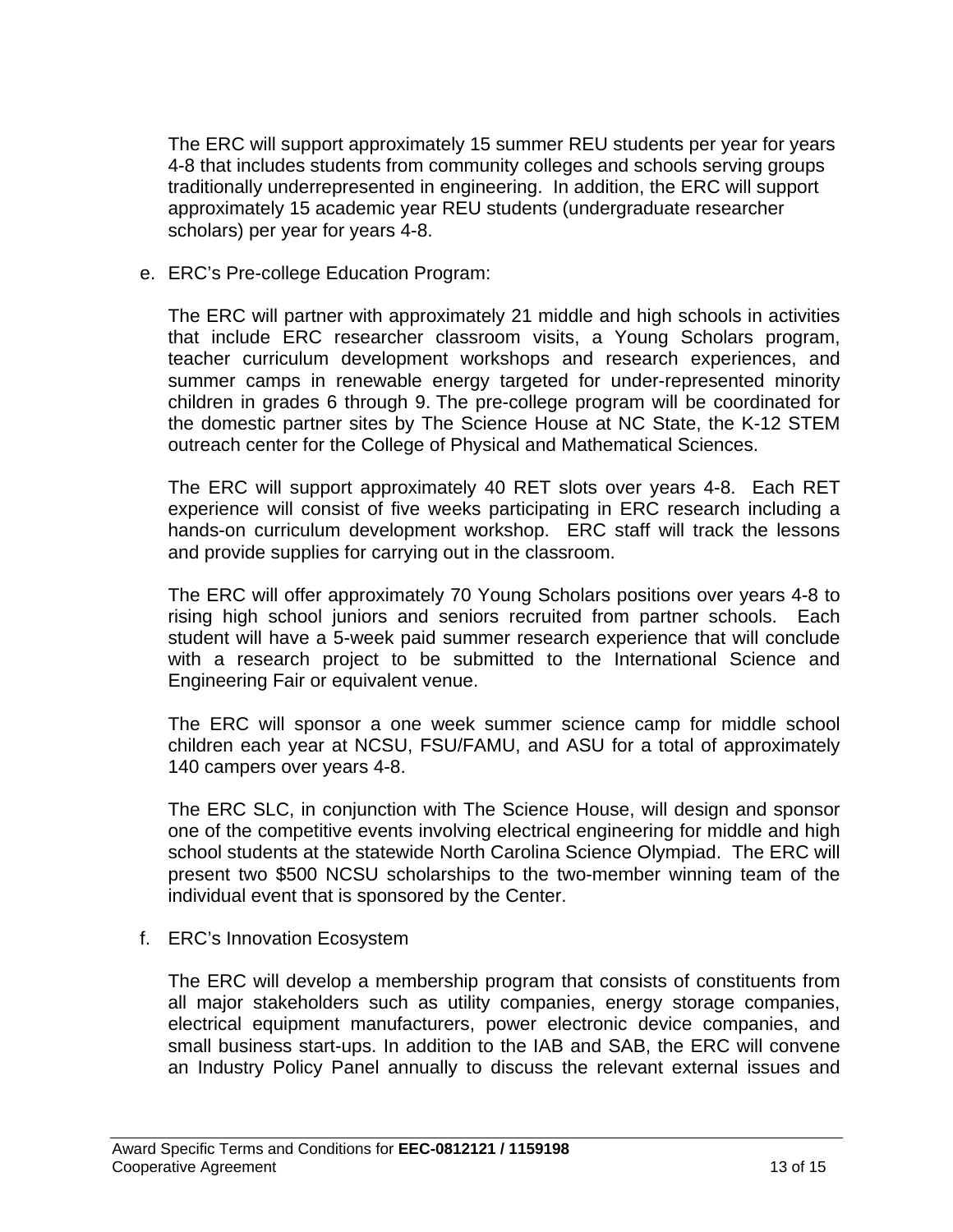challenges that are faced by the industry, and how these may affect the potential implementation of the FREEDM System.

The ERC will utilize the Office of Technology Transfer, the Small Business Technology Development Center, Innovation Roundtables and Innovation bootcamps to offer training, assistance, and mentorship for all center participants for the purpose of helping to build and support a vibrant innovation ecosystem. The ERC will invite appropriate incubator programs and other small business and entrepreneurial supporting organizations to provide training and other assistance to center participants who wish to pursue new business development. In addition, NCSU will help SBIR/STTR awardees submit requests to the North Carolina Board of Science and Technology SBIR/STTR Matching Funds Program.

FREEDM will partner with small firms to accelerate the translation of FREEDM's technology per the terms of the ERC Program.

g. Special Deliverables:

The ERC will conduct the fundamental research, develop the enabling technology, develop component and subsystem models, and demonstrate component and subsystem operation that will result in the development and demonstration of a 1 MW rated distribution system testbed at the NCSU campus that will eventually power the ERC headquarters and other small buildings on the Centennial Campus. This testbed will be used to demonstrate the FREEDM system operational principles of plug-and-play distributed power generation from renewable sources and energy storage devices, coordinated system operation including source and load management, and fault protection with system reconfiguration.

## **11. Award Specific Terms and Conditions for this ERC:**

- a. NCSU will continue to provide 20,000 square feet of newly constructed space for the ERC in the Centennial Science Center, which opened on NCSU's Centennial Campus in 2009. This Center will include approximately 15,000 square feet of ERC headquarters office space and low-bay lab space as well as 5,000 square feet of dedicated high-bay lab space to house the 1MW FREEDM Systems demonstration site.
- b. Other space and laboratory resources available to the ERC includes
	- (i) Nanofabrication facility at NCSU
	- (ii) Flexible AC Transmission Systems (FACTS) Laboratory at MST
	- (iii) Center for Advanced Power Systems (CAPS) at FSU-FAMU
		- Real-time Digital Simulation (RTDS) facility
	- (iv) Electric Power and Energy Systems Program Laboratories at ASU